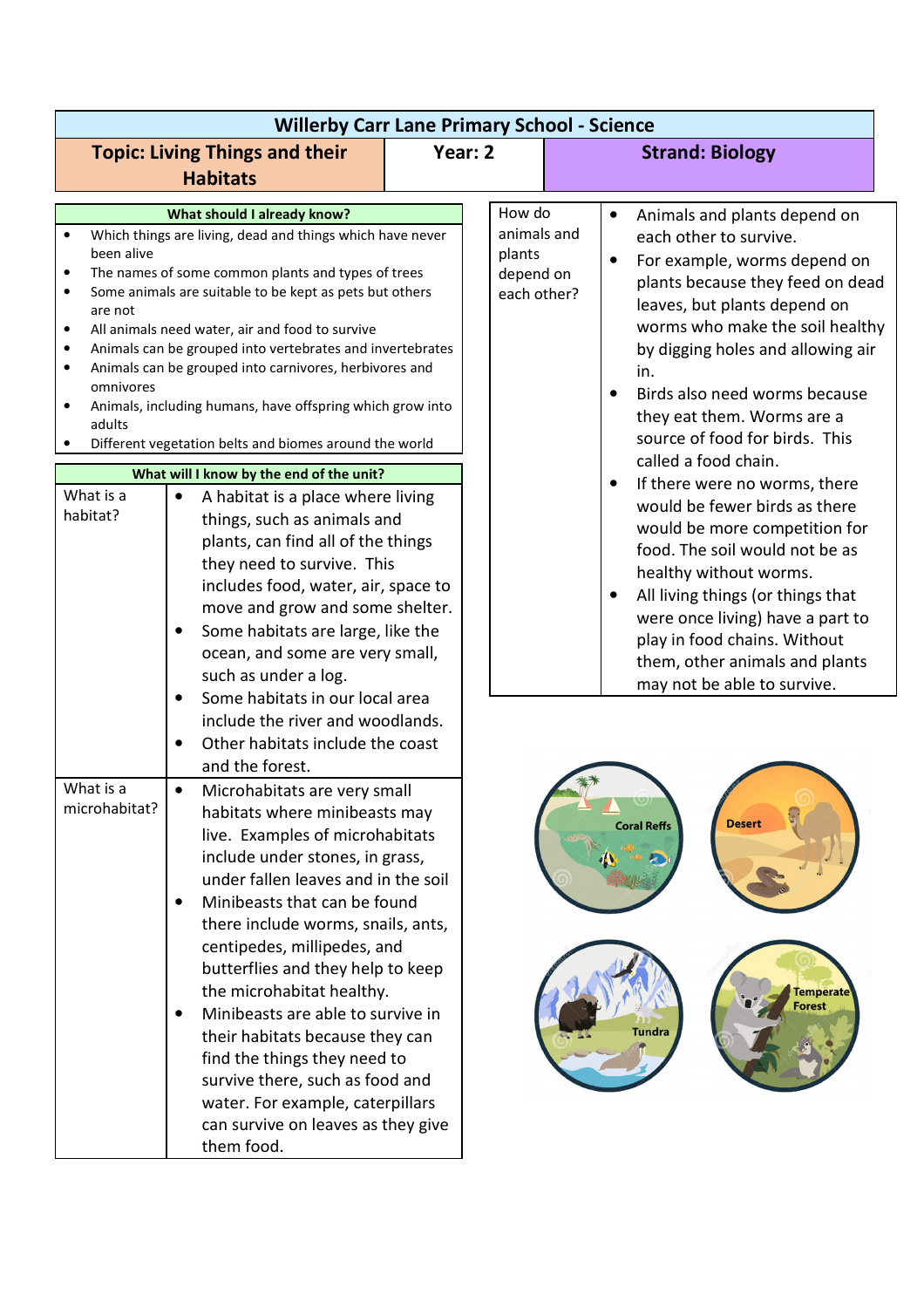| <b>Vocabulary</b> |                                                                                                                                |
|-------------------|--------------------------------------------------------------------------------------------------------------------------------|
| biomes            | a natural area of vegetation and<br>animals                                                                                    |
| carnivore         | an animal that eats meat                                                                                                       |
| depend            | if you depend on someone or<br>something, you need them in<br>order to be able to survive<br>physically                        |
| food chain        | a series of living things which are<br>linked to each other because each<br>thing feeds on the next one to it in<br>the series |
| habitat           | the natural environment in which<br>a animal or plant normally lives or<br>grows                                               |
| herbivore         | an animal that only eats plants                                                                                                |
| invertebrate      | a creature that does not have a<br>spine, for example an insect, a<br>worm, or an octopus                                      |

| microhabitat | microhabitat a small part of the<br>environment that supports a<br>habitat, such as a fallen log in a<br>forest |
|--------------|-----------------------------------------------------------------------------------------------------------------|
| minibeast    | a small invertebrate animal such<br>as an insect or spider                                                      |
| offspring    | a person's children or an animal's<br>young                                                                     |
| omnivore     | person or animal eats all kinds of<br>food, including both meat and<br>plants                                   |
| plant        | a living thing that grows in the<br>earth and has a stem, leaves, and<br>roots                                  |
| source       | where something comes from                                                                                      |
| tree         | a tall plant that has a hard trunk,<br>branches, and leaves                                                     |
| vegetation   | plants, trees and flowers                                                                                       |

## **Investigate!**

- Observe carefully a microhabitat (forest school) and sketch the plants you find. Can you find any evidence of plants being eaten? What other living things can you see?
- Compare two different habitats and explain what animals and plants can be found there.
- Go on a minibeast hunt. What minibeasts can you find? Why can they survive in their habitat? Create a tally chart or pictogram to show your results.
- Compare two different microhabitats. What do you notice about the minibeasts that live in each one? Why do you think that is? Discuss how the minibeasts help keep the microhabitat healthy.
- Use your knowledge of biomes to describe the types of animals and plants that live there. Match animals and plants to their habitats (e.g. forest, ocean, poles, desert).
- Answer questions such as 'Why would a polar bear not survive in the desert?'
- Create simple food chains that begin with a plant. Discuss what would happen if one of those living things in a food chain did not exist.

## **Common misconceptions**

Some children may think:

- an animal's habitat is like its 'home'
- plants and seeds are not alive as they cannot be seen to move
- fire is living
- arrows in a food chain mean 'eats'.